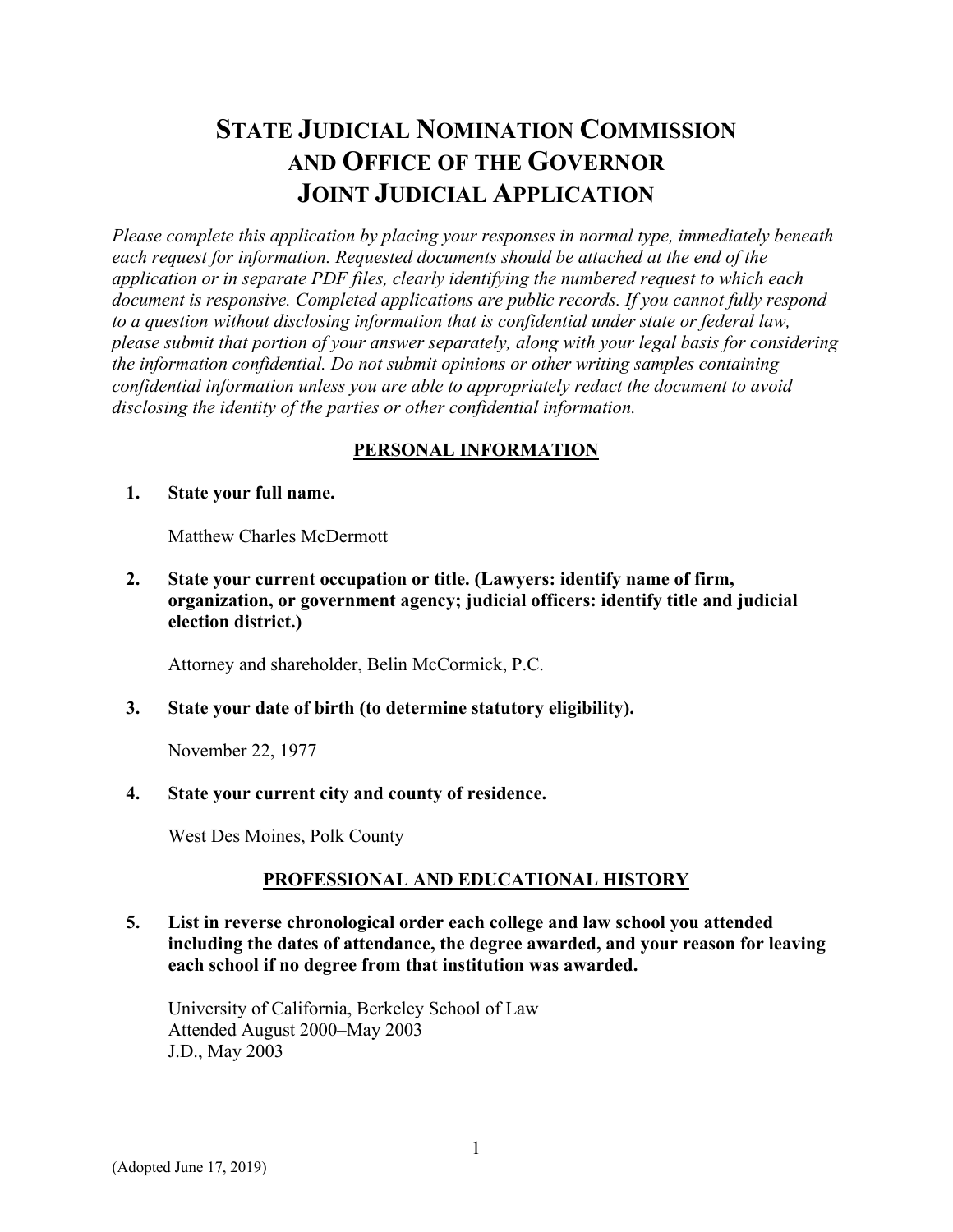University of Iowa, Iowa City Attended August 1996–May 2000 B.A. *with Distinction*, Honors in Economics and Political Science, May 2000

- **6. Describe in reverse chronological order all of your work experience since graduating from college, including:** 
	- **a. Your position, dates (beginning and end) of your employment, addresses of law firms or offices, companies, or governmental agencies with which you have been connected, and the name of your supervisor or a knowledgeable colleague if possible.**
	- **b. Your periods of military service, if any, including active duty, reserves or other status. Give the date, branch of service, your rank or rating, and present status or discharge status.**

#### Belin McCormick, P.C.

| Address:  | The Financial Center                          |
|-----------|-----------------------------------------------|
|           | 666 Walnut Street, Suite 2000                 |
|           | Des Moines, IA 50309                          |
| Dates:    | August 2003–present                           |
| Position: | Attorney, Shareholder. Firm President (2017). |
| Contact:  | Kelsey Knowles (515-283-4631)                 |
|           | Mark McCormick (515-283-4615)                 |

#### Cravath, Swaine & Moore, L.L.P.

| Address:  | Worldwide Plaza                      |
|-----------|--------------------------------------|
|           | 825 Eighth Avenue                    |
|           | New York, NY 10019                   |
| Dates:    | May-August 2002                      |
| Position: | <b>Summer Associate Attorney</b>     |
| Contact:  | Julie North (Partner) (212-474-1752) |

University of California, Berkeley, Department of Political Science

| Address:     | Charles and Louise Travers Department of Political Science |
|--------------|------------------------------------------------------------|
|              | 210 Barrows Hall $\#1950$                                  |
|              | Berkeley, CA 94720                                         |
| Dates:       | August 2002-January 2003                                   |
| Position:    | Instructor, Introduction to Political Science              |
| Contact:     | Jack Citrin (Professor Emeritus) (510-642-4692)            |
|              |                                                            |
| Noesis, Inc. |                                                            |
|              |                                                            |

| Address:  | Currently unknown                                                                                                                                                       |
|-----------|-------------------------------------------------------------------------------------------------------------------------------------------------------------------------|
| Dates:    | May-August 2001                                                                                                                                                         |
| Position: | Researcher under subcontract at California Public Utilities Commission (fraud<br>investigation and litigation support concerning alleged energy market<br>manipulation) |
| Contact:  | Elizabeth McQuillan (Attorney, California PUC) (415-703-1471)                                                                                                           |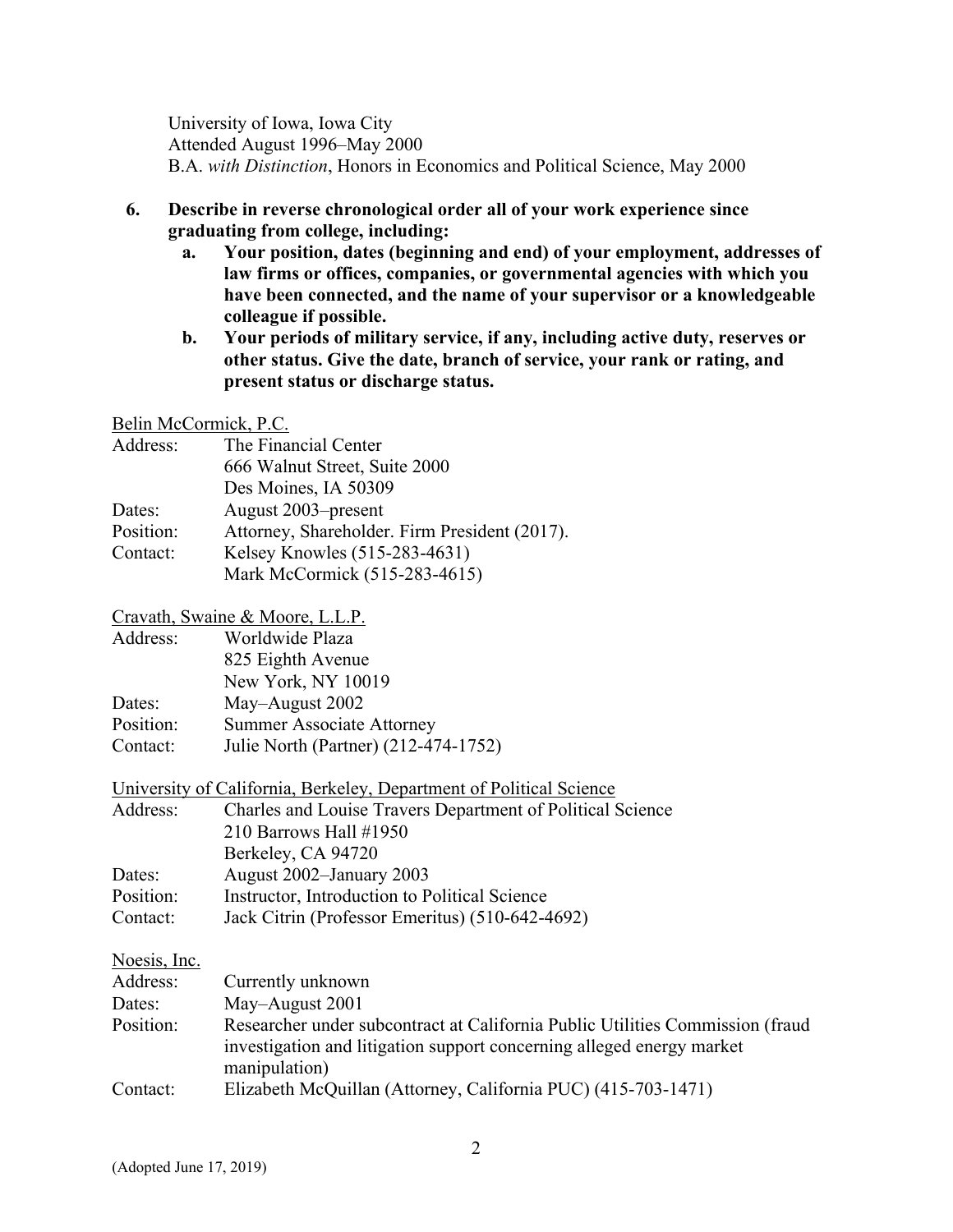|                       | University of Iowa Hospitals & Clinics, Department of Surgery                                                                                                                                         |
|-----------------------|-------------------------------------------------------------------------------------------------------------------------------------------------------------------------------------------------------|
| Address:              | Department of Surgery                                                                                                                                                                                 |
|                       | <b>UI Hospitals and Clinics</b>                                                                                                                                                                       |
|                       | 200 Hawkins Drive                                                                                                                                                                                     |
|                       | Iowa City, IA 52242                                                                                                                                                                                   |
| Dates:                | August 1999-August 2000                                                                                                                                                                               |
| Position:             | <b>IT Support Assistant</b>                                                                                                                                                                           |
| Contact:              | Dwight Barnes (Information Technology & Systems Administrator) (319-356-<br>1993)                                                                                                                     |
|                       | Office of U.S. Senator Charles Grassley                                                                                                                                                               |
| Address:              | 135 Hart Senate Office Building                                                                                                                                                                       |
|                       | Washington, DC 20510                                                                                                                                                                                  |
| Dates:                | Summer 1999                                                                                                                                                                                           |
| Position:             | Legislative Intern (researched existing policies and pending congressional bills;<br>drafted explanations of the Senator's policy positions; attended and reported on<br>committee hearings)          |
| Contact:              | Jill Kozeny (202-224-3744)                                                                                                                                                                            |
| Carroll Little League |                                                                                                                                                                                                       |
| Address:              | Carroll Youth Sports Complex                                                                                                                                                                          |
|                       | 30th Street & N. West Street                                                                                                                                                                          |
|                       | Carroll, IA 51401                                                                                                                                                                                     |
| Dates:                | Summer 1998                                                                                                                                                                                           |
| Position:             | Fields Director (supervised all baseball and softball games, including player,<br>coach, and parent conduct; prepared fields for games; determined weather-related<br>cancellations and rescheduling) |
| Pella Corporation     |                                                                                                                                                                                                       |
| Address:              | 1750 East US Highway 30                                                                                                                                                                               |
|                       | Carroll, IA 51401                                                                                                                                                                                     |
| Dates:                | May-August 1997 (first shift); May-August 1998 (third shift/first shift)                                                                                                                              |
| Position:             | Assembly Line Laborer (manufactured windows and sliding glass doors on an<br>assembly line; performed various positions on the lines)                                                                 |
|                       | University of Iowa Libraries                                                                                                                                                                          |
| Address:              | 125 West Washington Street                                                                                                                                                                            |
| Dates:                | Iowa City, IA 52242<br>September 1996–July 1999                                                                                                                                                       |
| Position:             | Library Inventory / IT Support Staff (college work-study employment)                                                                                                                                  |
|                       |                                                                                                                                                                                                       |
|                       | I ist the dates you were admitted to the har of any state and any lanses or                                                                                                                           |

### **7. List the dates you were admitted to the bar of any state and any lapses or terminations of membership. Please explain the reason for any lapse or termination of membership.**

Iowa, 2003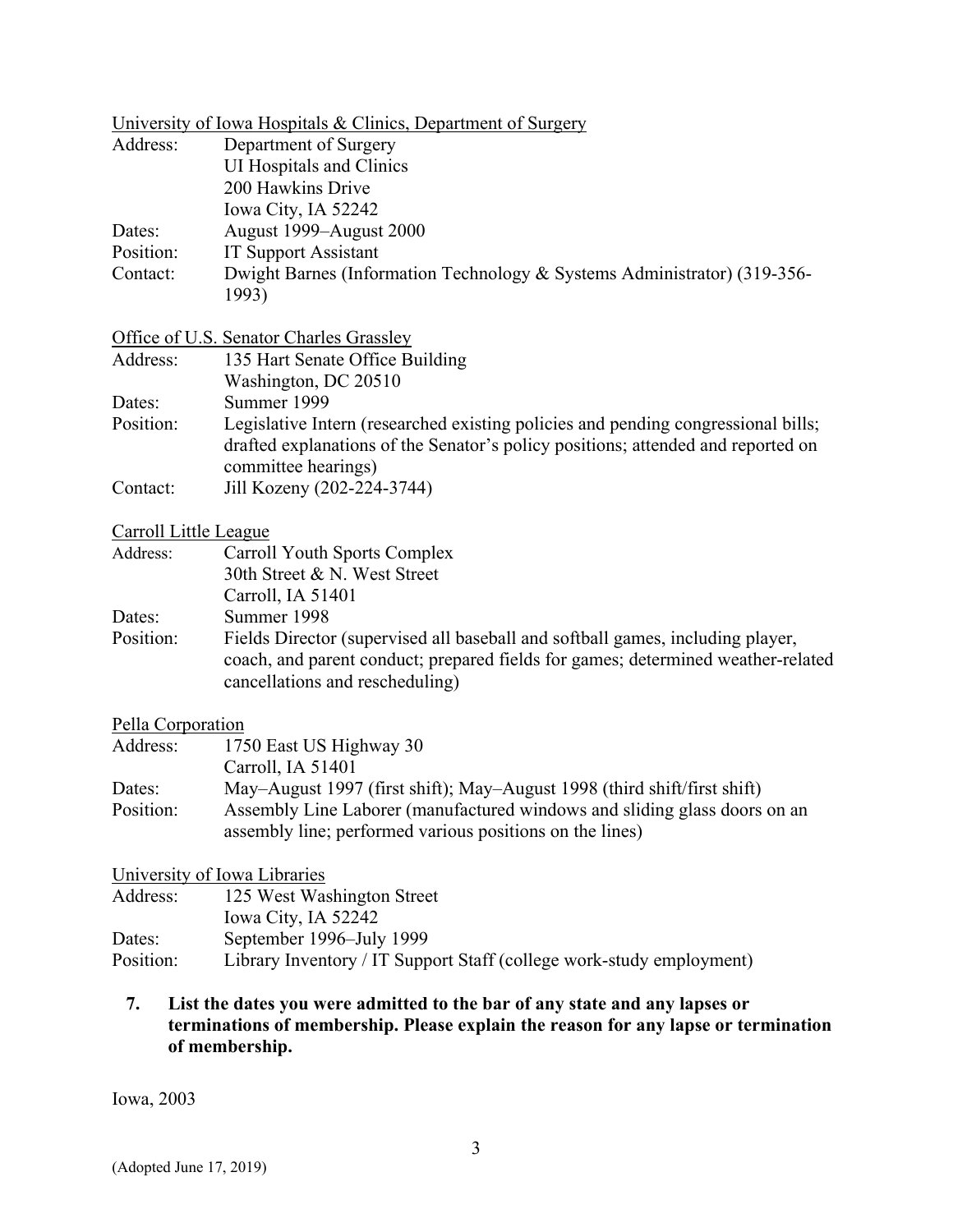- **8. Describe the general character of your legal experience, dividing it into periods with dates if its character has changed over the years, including:** 
	- **a. A description of your typical clients and the areas of the law in which you have focused, including the approximate percentage of time spent in each area of practice.**
	- **b. The approximate percentage of your practice that has been in areas other than appearance before courts or other tribunals and a description of the nature of that practice.**
	- **c. The approximate percentage of your practice that involved litigation in court or other tribunals.**
	- **d. The approximate percentage of your litigation that was: Administrative, Civil, and Criminal.**
	- **e. The approximate number of cases or contested matters you tried (rather than settled) in the last 10 years, indicating whether you were sole counsel, chief counsel, or associate counsel, and whether the matter was tried to a jury or directly to the court or other tribunal. If desired, you may also provide separate data for experience beyond the last 10 years.**
	- **f. The approximate number of appeals in which you participated within the last 10 years, indicating whether you were sole counsel, chief counsel, or associate counsel. If desired, you may also provide separate data for experience beyond the last 10 years.**

I have engaged in the private practice of law my entire career, with a focus on civil and criminal trials and appeals. Over my career my practice has largely been divided between civil cases (approximately 70 percent), criminal cases (approximately 20 percent), and administrative and professional licensure matters (approximately 10 percent). As a percentage of practice by tribunal, while it varies considerably by year, I would estimate 60% state court, 30% federal court, and 10% administrative or arbitration forums. In the last ten years, I have tried approximately 25 cases or contested matters, including 5 jury trials, serving as lead counsel for my client in all but three or four. In the last ten years, I have participated in slightly more than 20 appeals in state and federal court, of which I was lead counsel in approximately two-thirds.

In my civil litigation practice, I have represented clients in state and federal courts in a broad array of matters, including complex contract disputes, shareholder litigation, banking and lending litigation, estate and trust litigation, and professional liability litigation. My clients cut across a broad expanse of industries, including financial services, biotechnology, health care, agriculture, energy, tax, real estate, and manufacturing. My clients include a mix of individuals, closely held Iowa companies, and national and international corporations.

In my criminal practice, I have represented individuals and companies at the state, federal, and administrative levels on matters charging, among many others, financial crimes, health care fraud, consumer fraud, environmental crimes, and securities fraud. I also represent indigent clients in criminal appeals before the Eighth Circuit Court of Appeals by court appointment under the Criminal Justice Act in cases that include, for example, charges involving drug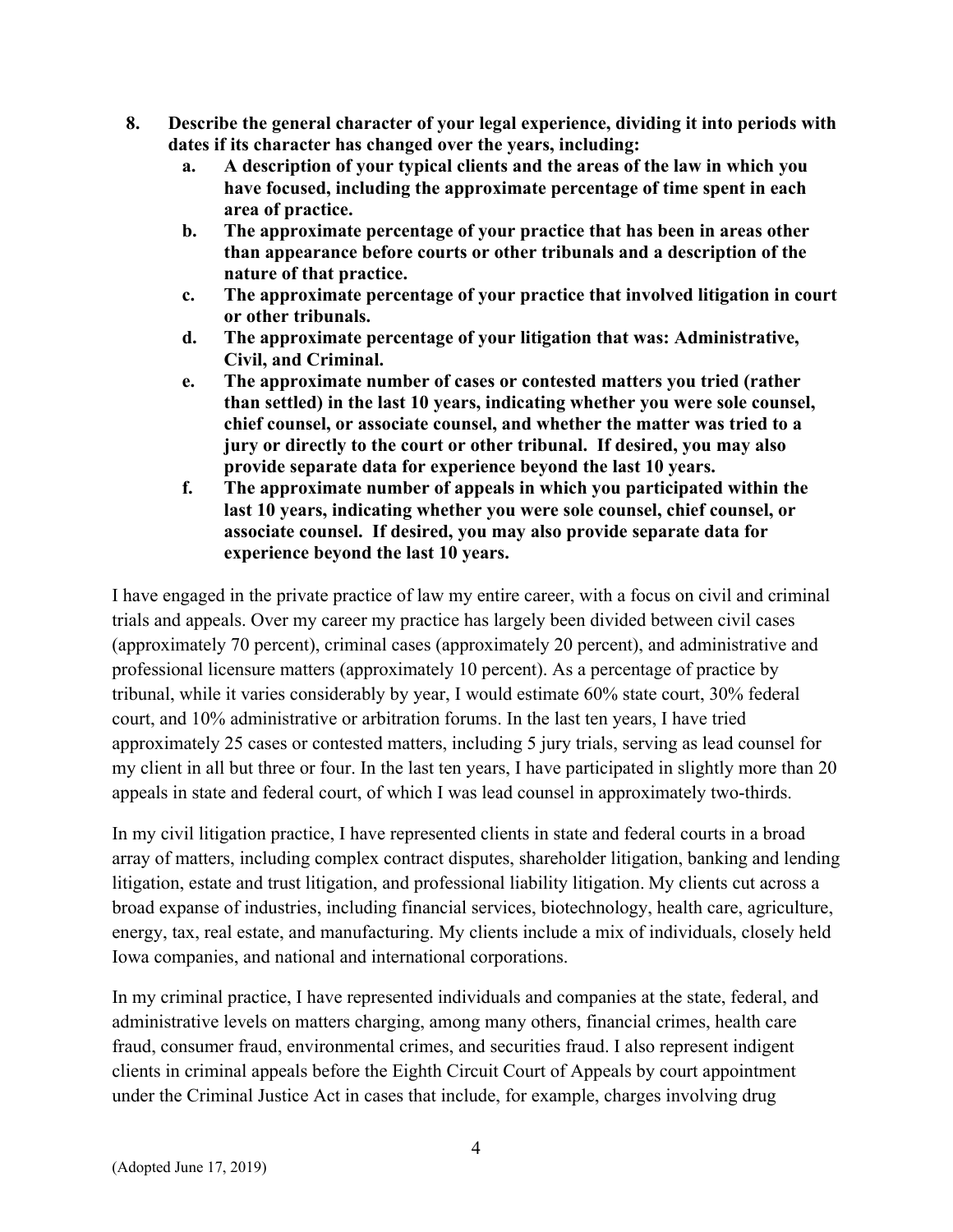distribution and unlawful possession of firearms. I previously represented indigent clients by court appointment in criminal matters in federal district court and in Iowa state district court.

In my administrative practice, I have frequently represented attorneys in professional ethics cases brought by the Iowa Attorney Disciplinary Board, and many other clients in professional licensure matters before other professional and governmental boards. I have also represented clients before the Iowa Utilities Board.

Separately, I have represented the State of Iowa or its subdivisions on matters in which the Iowa Attorney General has recused or in which special expertise was sought. These engagements require approval by the Executive Council of Iowa (consisting of the Governor, Secretary of State, State Treasurer, Secretary of Agriculture, and State Auditor).

- **9. Describe your pro bono work over at least the past 10 years, including:** 
	- **a. Approximate number of pro bono cases you've handled.**
	- **b. Average number of hours of pro bono service per year.**
	- **c. Types of pro bono cases.**

My pro bono work has involved both service to indigent legal services organizations and other non-profit boards and cabinets, and direct legal services to indigent clients.

I've had significant involvement with Iowa Legal Aid, which is a non-profit legal services provider for indigent persons with ten offices around the state. I began my volunteer work with Iowa Legal Aid as an intake attorney answering phones and providing legal advice. After several years serving on fundraising and advisory committees, I was appointed to the Iowa Legal Aid Board of Directors, where I've served on the Executive Committee and currently serve as Board President. I have been involved in almost all facets of the organization's operation over time, and through my work have attempted to advance Iowa Legal Aid's mission to ensure access to justice for all Iowans. I also had significant involvement in representation of clients through the Polk County Bar Association's Latino Outreach Clinic. I provided advice at the clinics and took on many representations for clients that had ongoing litigation needs, including representation in court matters. On average, I would estimate I provide in excess of 100 hours of pro bono work each year.

### **10. If you have ever held judicial office or served in a quasi-judicial position:**

Not applicable.

- **a. Describe the details, including the title of the position, the courts or other tribunals involved, the method of selection, the periods of service, and a description of the jurisdiction of each of court or tribunal.**
- **b. List any cases in which your decision was reversed by a court or other reviewing entity. For each case, include a citation for your reversed opinion and the reviewing entity's or court's opinion and attach a copy of each opinion.**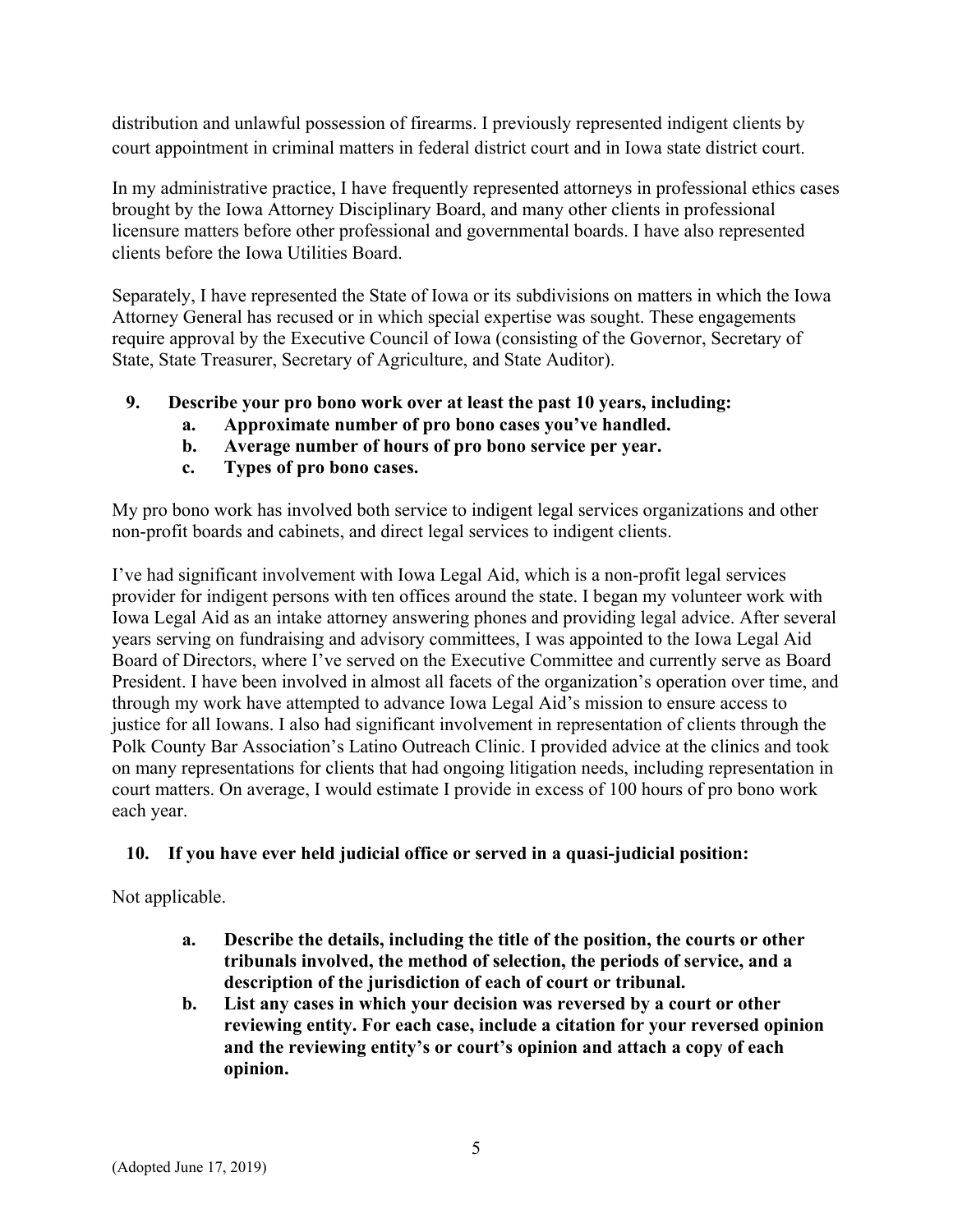- **c. List any case in which you wrote a significant opinion on federal or state constitutional issues. For each case, include a citation for your opinion and any reviewing entity's or court's opinion and attach a copy of each opinion.**
- **11. If you have been subject to the reporting requirements of Court Rule 22.10:**

Not applicable.

- **a. State the number of times you have failed to file timely rule 22.10 reports.**
- **b. State the number of matters, along with an explanation of the delay, that you have taken under advisement for longer than:** 
	- **i. 120 days.**
	- **ii. 180 days.**
	- **iii. 240 days.**
	- **iv. One year.**
- **12. Describe at least three of the most significant legal matters in which you have participated as an attorney or presided over as a judge or other impartial decision maker. If they were litigated matters, give the citation if available. For each matter please state the following:** 
	- **a. Title of the case and venue,**
	- **b. A brief summary of the substance of each matter,**
	- **c. A succinct statement of what you believe to be the significance of it,**
	- **d. The name of the party you represented, if applicable,**
	- **e. The nature of your participation in the case,**
	- **f. Dates of your involvement,**
	- **g. The outcome of the case,**
	- **h. Name(s) and address(es) [city, state] of co-counsel (if any),**
	- **i. Name(s) of counsel for opposing parties in the case, and**
	- **j. Name of the judge before whom you tried the case, if applicable.**

**Matter 1:** *AFSCME Council 61 v. State*, 928 N.W.2d 21 (Iowa 2019)

- a. *AFSCME Iowa Council 61, et al., v. State of Iowa, et al.*, Iowa Supreme Court, Case No. 17-841.
- b. I represented the State of Iowa in two high-profile lawsuits filed by Iowa's largest public employee unions contesting the Legislature's sweeping changes to Iowa's public employee collective bargaining statute in 2017. The Iowa Attorney General recused based on a conflict of interest. In the AFSCME matter, the public employee union alleged, among other things, that the statutory amendments violated the equal protection clause of the Iowa constitution and the First Amendment to the United States Constitution. We argued on behalf of the State that the amendments to the collective bargaining statute were valid, Constitutional policy decisions by the Legislature. The district court granted the State's motion for summary judgment. The union appealed to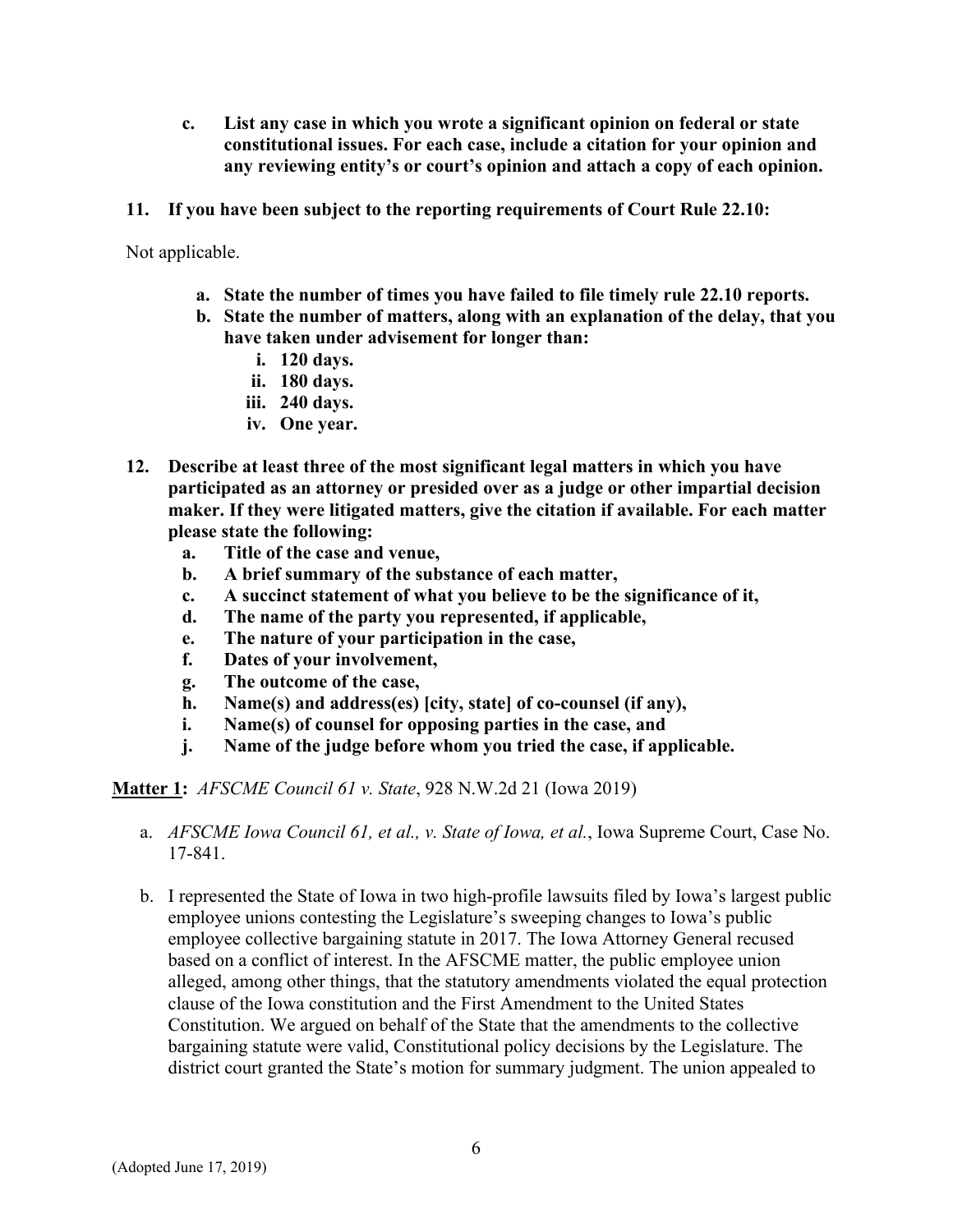the Iowa Supreme Court. The case and oral argument garnered considerable media attention. The Iowa Supreme Court affirmed the district court ruling.

- c. The Iowa Supreme Court further clarified the scope of Constitutional protections under the Equal Protection clause of the Iowa Constitution.
- d. The State of Iowa and the Iowa Public Employee Relations Board
- e. I served as lead counsel, participated in researching and drafting the briefs, and argued the case both in the district court and before the Iowa Supreme Court.
- f. February 2017 to June 2019
- g. The Iowa Supreme Court affirmed the district court ruling in favor of the State.
- h. Co-counsel: Michael R. Reck, Kelsey J. Knowles, Espnola F. Cartmill Des Moines, Iowa
- i. Opposing counsel: Mark Hedberg and Sarah M. Baumgartner Des Moines, Iowa
- j. Chief Judge Arthur Gamble, Polk County

**Matter 2**: *United States v. Trogdon*, 789 F.3d 907, 908 (8th Cir. 2015)

- a. *United States v. Jeremy Trogdon*, Eighth Circuit Court of Appeals (Case No. 14-2875)
- b. I represented Jeremy Trogdon by court appointment under the Criminal Justice Act in the Eighth Circuit Court of Appeals. Mr. Trogdon sought to challenge his conviction to possession of a firearm as a felon. The district court denied Mr. Trogdon's motion to suppress evidence, and on appeal I urged the Eighth Circuit to overturn the district court's denial because the police lacked reasonable, articulable suspicion for the stopand-frisk that lead to the discovery of the weapon and the associated finding of guilt.
- c. The case presented unique Fourth Amendment search-and-seizure issues involving the nature of a trespass giving rise to an individual's detention by law enforcement.
- d. Jeremy Trogdon
- e. I served as sole counsel on the appeal and argued the matter before the Eighth Circuit Court of Appeals.
- f. September 2014 to September 2015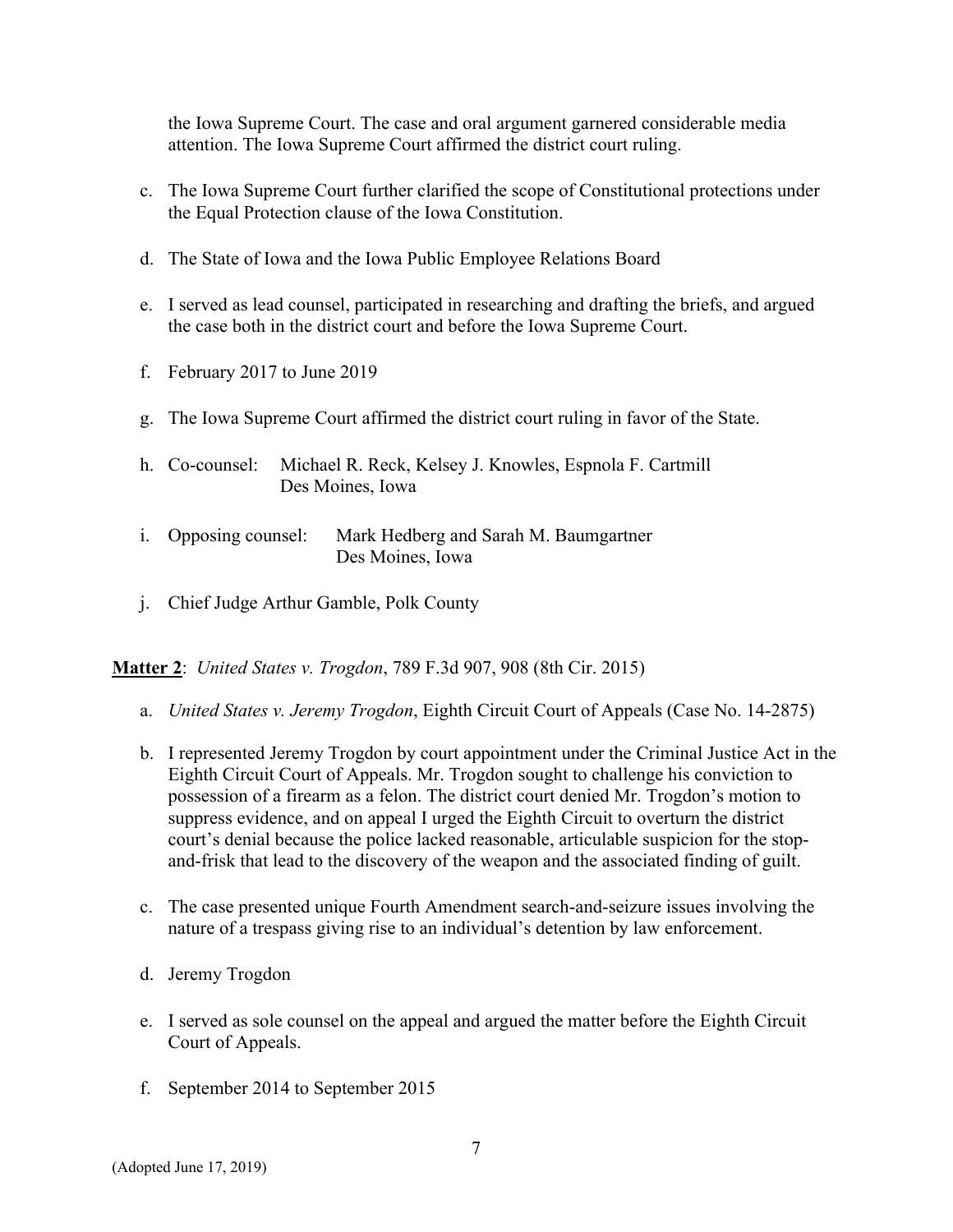- g. The Eighth Circuit affirmed the district court's ruling.
- h. Co-counsel: None.
- i. Opposing counsel: Mikaela Jo Shotwell, Assistant United States Attorney Des Moines, Iowa
- j. Eighth Circuit Court of Appeals

**Matter 3:** *Calkins v. Brandt*, No. EQCE081752, 2019 WL 1222916, at \*1 (Iowa Dist. Ct. Jan. 26, 2019)

- a. *Russell W. Calkins III v. Donald R. Brandt, CTI Holdings, Inc., Claim Technologies Incorporated, and CTI Administrators, Inc.*, Iowa Specialty Business Court, Case No. EQCE081752.
- b. I represented Calkins, a minority shareholder in a closely held business in a shareholder oppression and breach of fiduciary duty action. Calkins alleged majority-owner Brandt, to keep Brandt's son employed at a high salary despite financial challenges within the business, engaged in squeeze-out techniques of Calkins from the business. Brandt later fired Calkins when Calkins refused a buyout proposal, thus eliminating any meaningful, ongoing financial benefit Calkins would receive from the corporation. The matter went to trial before the Iowa Specialty Business Court in October 2018. The Court found shareholder oppression and breach of fiduciary duty and entered judgment in Calkins' favor.
- c. This case was the first instance of a minority shareholder prevailing in a shareholder oppression action in Iowa since the Iowa Supreme Court put in place the "reasonable expectations" standard in 2013. This case also presented directly to an Iowa court for the first time a question of whether a minority shareholder can maintain damages based on a reasonable expectation of continued at-will employment. That question became the subject of an article I co-authored in the Drake Law Review published in September 2019.
- d. Russell Calkins
- e. I served as lead counsel throughout the case, including the trial and post-trial motions.
- f. November 2016 to July 2019
- g. The Iowa Business Court found oppression and breach of fiduciary duty and entered judgment in Calkins' favor in an amount (including pre- and post-judgment interest and attorney fees assessed against the Defendants) in excess of \$1.4 million. The judgment was not appealed.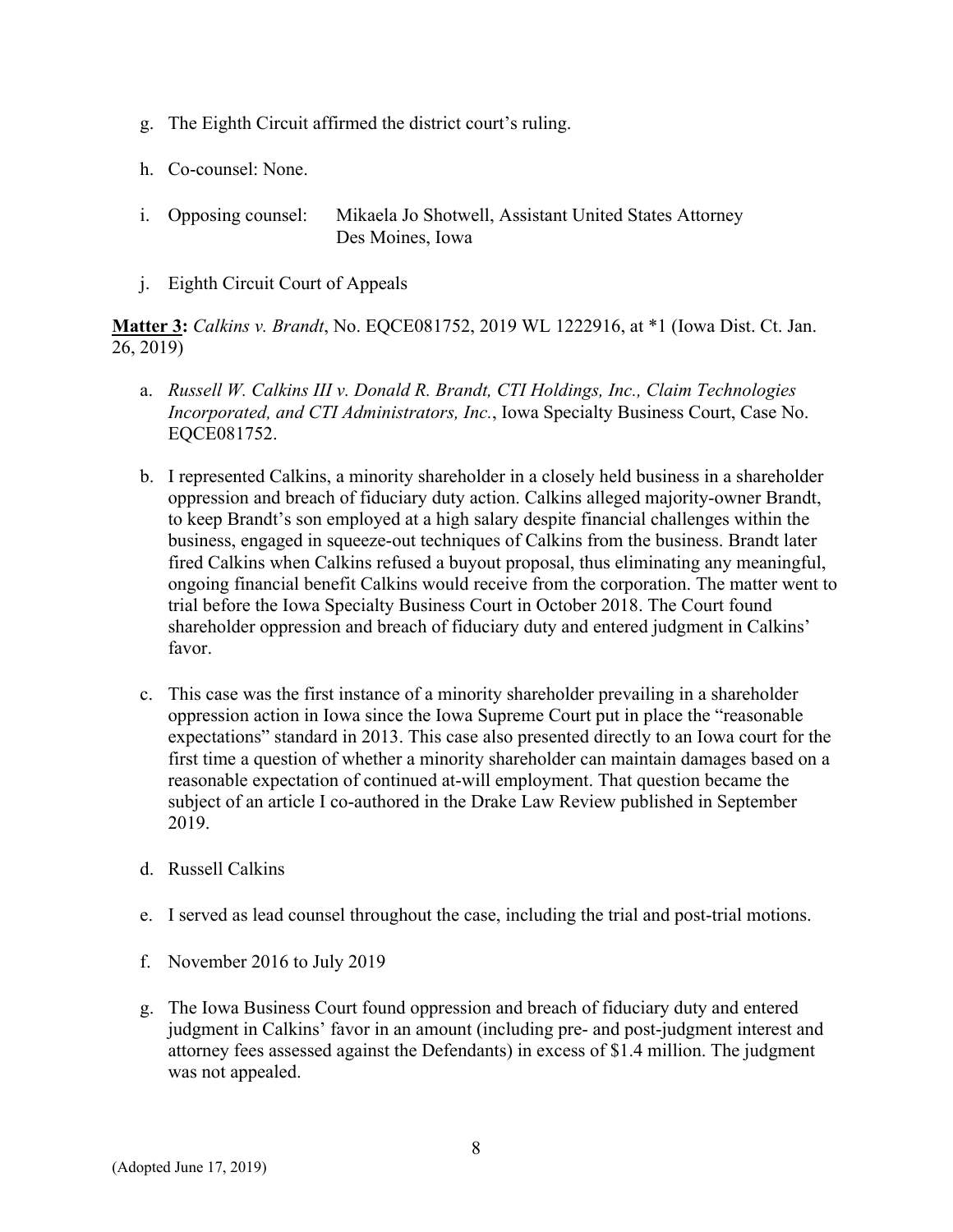|  | h. Co-counsel: Christopher J. Jessen |
|--|--------------------------------------|
|  | Des Moines, Iowa                     |

- i. Opposing counsel: Benjamin Roach and Katherine Graham Des Moines, Iowa
- j. Business Court Judge Lawrence McLellan, Polk County

### **13. Describe how your non-litigation legal experience, if any, would enhance your ability to serve as a judge.**

An important component of my practice involves advising clients on their legal rights outside the litigation context. I frequently counsel clients on their legal rights under state or federal law on matters that do not involve court proceedings. For example, I regularly advise the National Pork Board on statutory and contractual compliance issues surrounding its pork promotion activities unrelated to any litigation. Counseling clients on their legal rights and obligations before any problems arise frequently avoids litigation and its attendant costs and disruptions to clients.

In conjunction with my representation of attorneys in ethics matters, I frequently provide counsel to lawyers in non-litigated matters concerning compliance with the Iowa Rules of Professional Conduct. The Iowa Supreme Court oversees all attorney discipline, and my counseling on attorney ethic matters has provided me considerable experience in addressing attorney ethics issues potentially useful in the Iowa Supreme Court's adjudication of attorney disciplinary matters.

### **14. If you have ever held public office or have you ever been a candidate for public office, describe the public office held or sought, the location of the public office, and the dates of service.**

I have never been a candidate for elected office. In 2017, I was one of three nominees submitted to the White House for the appointment of United States Attorney for the Southern District of Iowa. Another nominee ultimately was selected.

- **15. If you are currently an officer, director, partner, sole proprietor, or otherwise engaged in the management of any business enterprise or nonprofit organization other than a law practice, provide the following information about your position(s) and title(s):** 
	- **a. Name of business / organization.**
	- **b. Your title.**
	- **c. Your duties.**
	- **d. Dates of involvement.**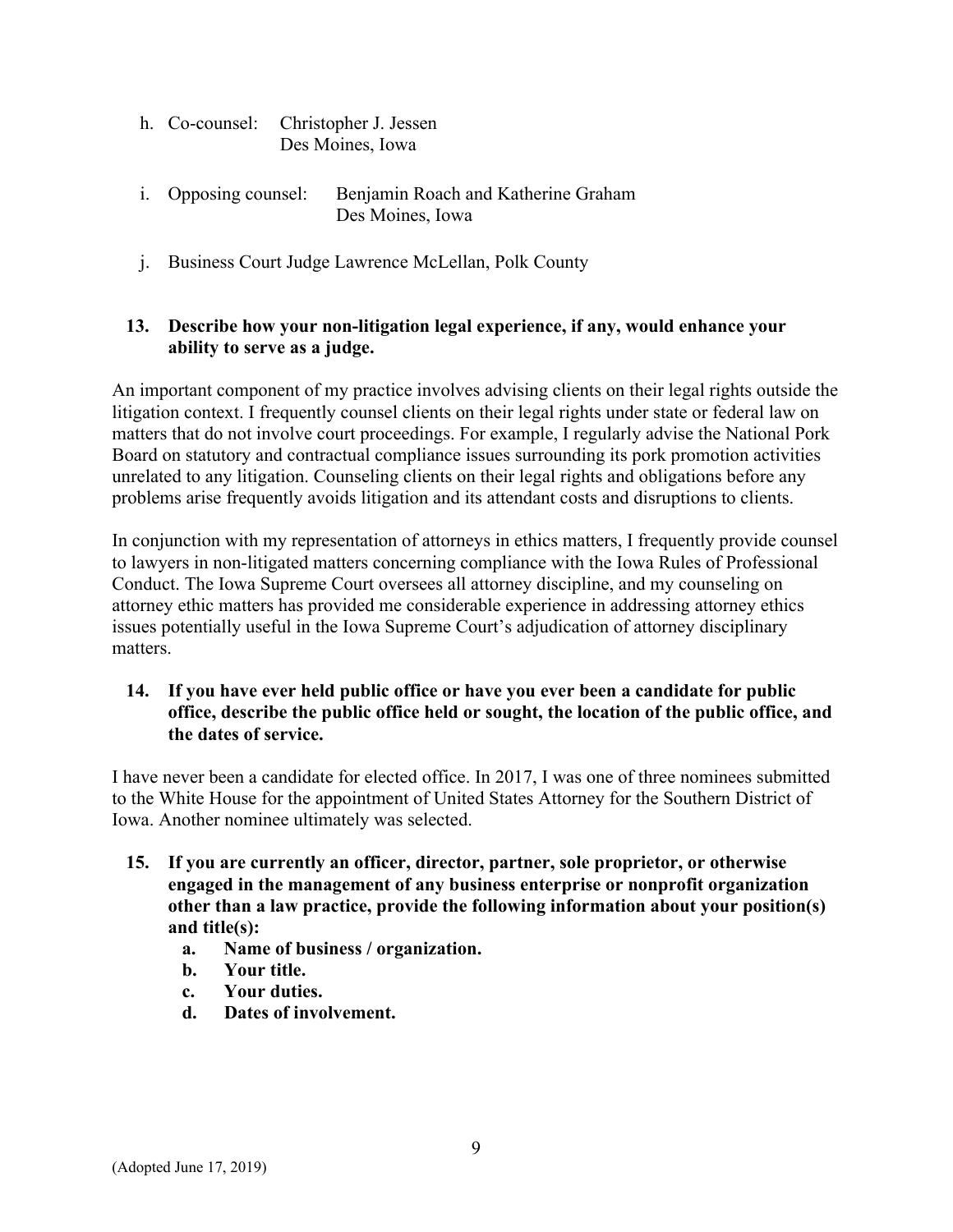| Organization: | Iowa Legal Aid                                                                  |  |
|---------------|---------------------------------------------------------------------------------|--|
| Title:        | <b>Board President and Director</b>                                             |  |
| Duties:       | Oversight of the organization, including legal oversight, management oversight, |  |
|               | financial oversight, and program oversight; fundraising; public outreach.       |  |
| Dates:        | Board of Directors, 2013–present; President, 2019–present                       |  |

**16. List all bar associations and legal- or judicial-related committees or groups of which you are or have been a member and give the titles and dates of any offices that you held in those groups.** 

*Iowa State Bar Association*

Chair, Judicial Administration Committee, 2010–present Board of Governors, 2006–09 President, Young Lawyers Division, 2008–09 Member, Fair and Impartial Courts Committee, 2011–14 Member, Bench-Bar Committee, 2013–present Chair, Task Force on Supreme Court Ethics Opinions, 2007–2012 President-Elect, Young Lawyers Division, 2007–08 Secretary, Young Lawyers Division, 2006–07 Administrative Committee, 2008–09 Public Relations Committee, 2007–08 Disaster Task Force, 2008–09 Special Task Force on Public Image, 2005–07 Executive Council Representative, Young Lawyers Division, 2004–06 Law-Related Education Committee, Young Lawyers Division, 2004–07 Chair, Long Range Planning Committee, Young Lawyers Division, 2008 Litigation Section Criminal Law Section

*Iowa State Bar Foundation* 

Bar Foundation Fellow, 2011–present

*Polk County Bar Association*

Chair, Bench and Bar Committee, 2009–10, 2012–13 Executive Committee, Young Lawyers Division, 2004–08

#### *Iowa Legal Aid*

Board of Directors, 2013–present President, Board of Directors, 2019–present Executive Committee, Board of Directors, 2015–present Committee Chair, Personnel Committee, 2017–19 Committee Chair, Development, Finance, & Audit Committee, 2015–17 Executive Director Search Committee, 2017 Central Iowa Advisory Council, 2011–13 Equal Justice After Hours Committee, 2008–10 Intake volunteer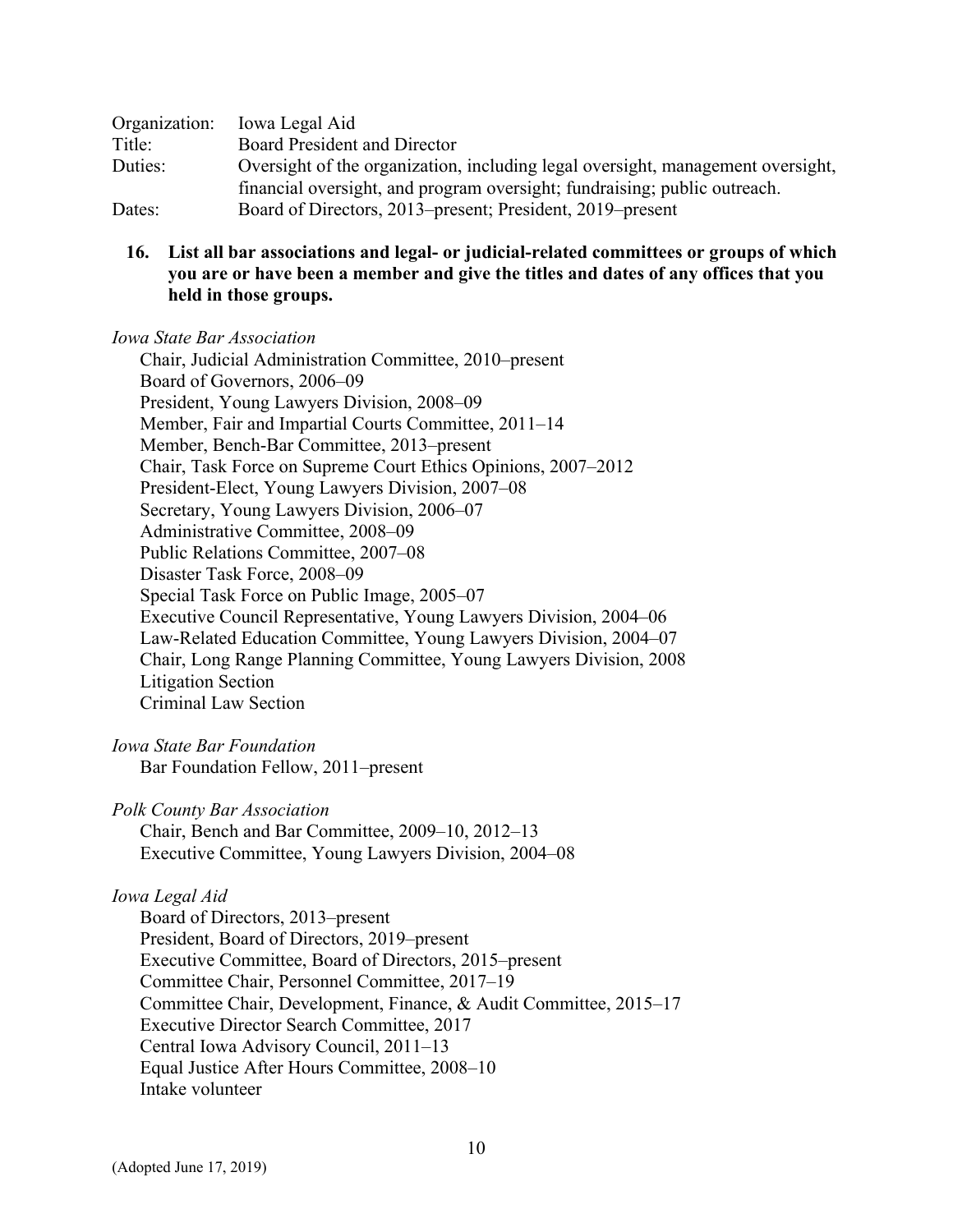*Iowa Association of Criminal Defense Lawyers* Member, 2005–12

*American Bar Association*

American Bar Association Delegate, Young Lawyers Division, 2006–09 Litigation section

**17. List all other professional, business, fraternal, scholarly, civic, charitable, or other organizations, other than those listed above, to which you have participated, since graduation from law school. Provide dates of membership or participation and indicate any office you held. "Participation" means consistent or repeated involvement in a given organization, membership, or regular attendance at events or meetings.** 

*Polk County Homeless Continuum of Care Board*  Board of Directors, 2012–19 Chair, Board of Directors, 2018–19 Vice-Chair, Board of Directors, 2014–18 Member, Executive Committee, 2014–19 Chair, Governance Committee, 2013–19 Member, Community Vision Working Group, 2018–19 Member, HUD Grant Committee, 2013–15

*Central Iowa Shelter & Services* (*formerly Churches United Homeless Shelter*) Board of Directors, 2005–13 President, Board of Directors, 2006–07 Chair, Building Committee, 2006–12 Executive Committee, 2006–09

*United Way of Central Iowa*  Chair's Cabinet, 2014–present Chair, Tocqueville Society Campaign, 2015 Tocqueville Society Advisory Committee, 2010–present Tocqueville Society, 2010–present Education Leadership Initiative, 2006–present Campaign Cabinet, Legal Segment Co-Chair, 2010–11, 2012–14 Campaign Awards Selection Committee, 2008

*Montessori Children's House* Board of Directors, 2013–18

*Iowa Lottery Authority* (appointed by Governor Branstad and confirmed by Iowa Senate) Board of Directors, 2012–16 President, Board of Directors, 2015–16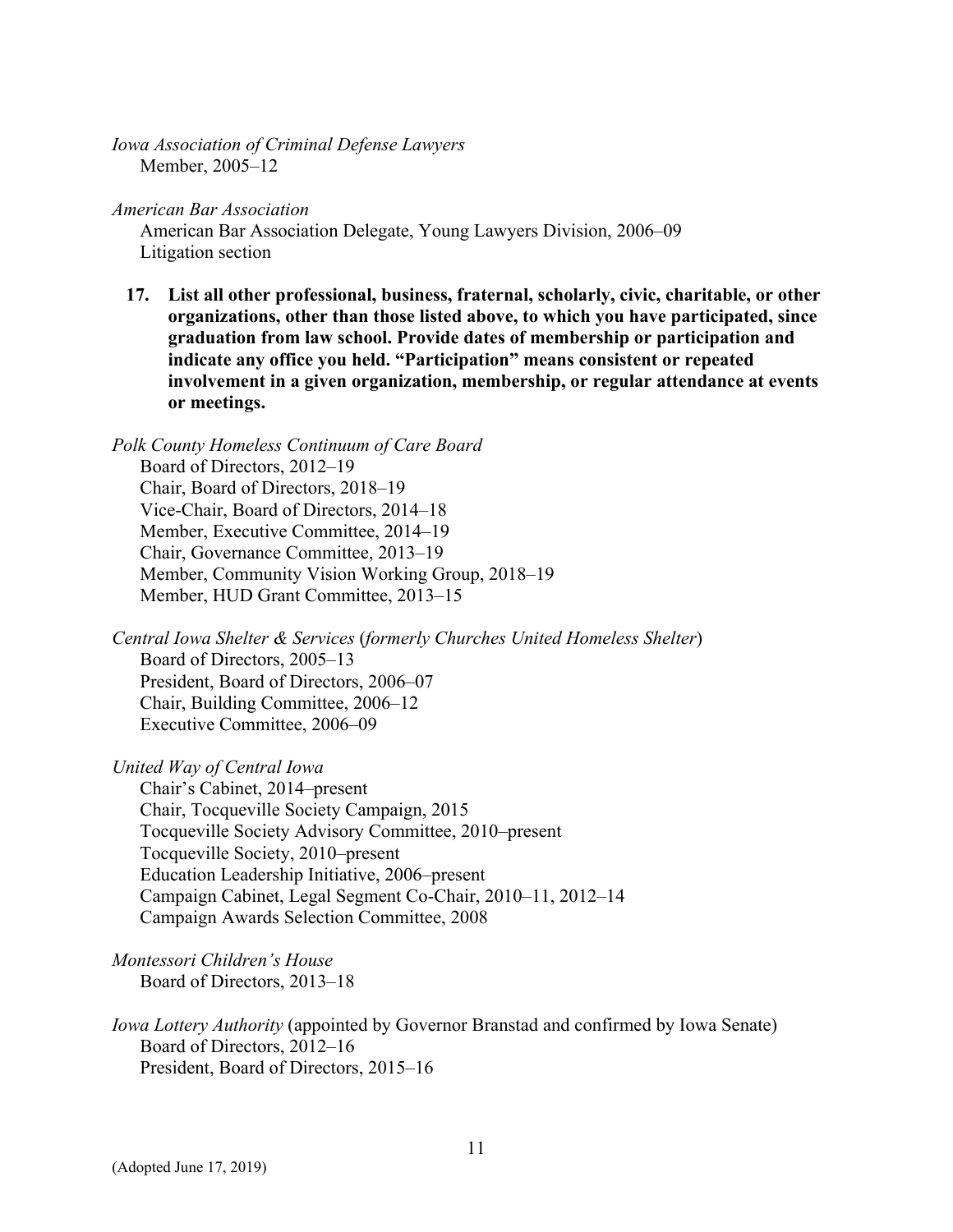- *HOLA Center (Hispanic Outreach and Legal Assistance)* Board of Directors, 2006–11
- *Drake Law School Mentor Program* Mentor, 2011–12
- *Community Foundation of Greater Des Moines*  Member, Young Leaders Advisory Council, 2009–10

*Polk County Volunteer Lawyers Project* Latino Outreach Clinic volunteer, 2004–11

*Big Brothers/Big Sisters of Central Iowa* Mentor, 2004–10 Bowl for Kids' Sake planning committee, 2004–07

*Bull Moose Club* President, 2007 Vice-President, 2006 Director of Programming, 2005

*Blackstone Inn of Court*  Member, 2005–07

*Leadership Iowa* Class of 2005–06

*Republican Party of Iowa* Legal Counsel, 2007–12

- *Polk County Republican Party Central Committee*  Member, 2006–08
- *Capital Striders Running Club* Member (or Sustaining Member), 2009–present
	- **18. If you have held judicial office, list at least three opinions that best reflect your approach to writing and deciding cases. For each case, include a brief explanation as to why you selected the opinion and a citation for your opinion and any reviewing entity's or court's opinion. If either opinion is not publicly available (i.e., available on Westlaw or a public website other than the court's electronic filing system), please attach a copy of the opinion.**

Not applicable.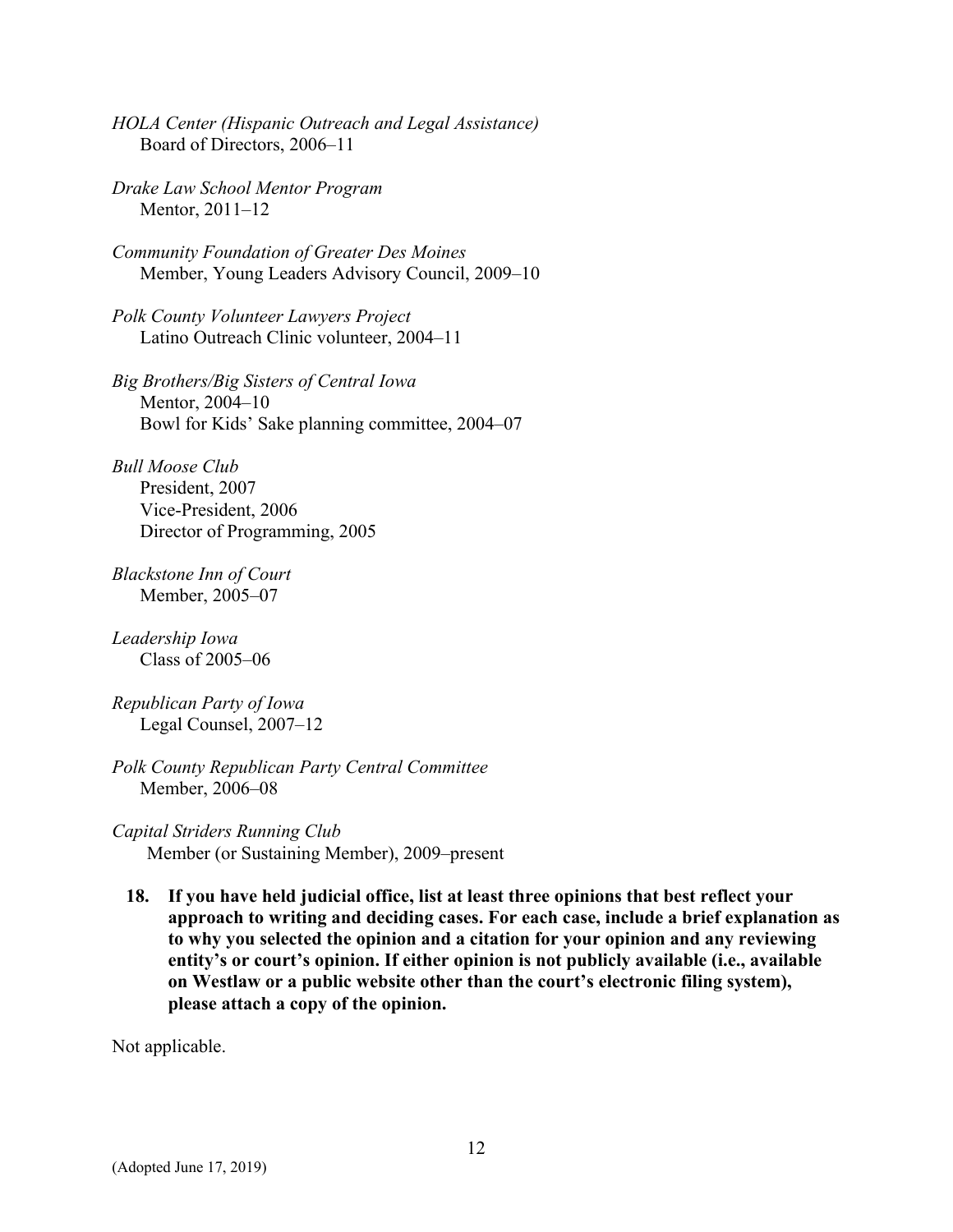**19. If you have not held judicial office or served in a quasi-judicial position, provide at least three writing samples (brief, article, book, etc.) that reflect your work.** 

See attached appellate briefs from the following cases:

*AFSCME Iowa Council 61, et al., v. State of Iowa, et al.*, Appellee's Brief, Iowa Supreme Court (Case No. 17-841), filed May 22, 2018.

*William Van Horn, et al. v. R.H. Van Horn Farms, Inc., et al.*, Appellee's Brief, Iowa Supreme Court (Case No. 17-0324), filed August 18, 2017.

*United States v. Trogdon*, Appellant's Brief, Eighth Circuit Court of Appeals (Case No. 14-2875), filed December 22, 2014.

# **OTHER INFORMATION**

**20. If any member of the State Judicial Nominating Commission is your spouse, son, daughter, brother, sister, uncle, aunt, first cousin, nephew, niece, father-in-law, mother-in-law, son-in-law, daughter-in-law, brother-in-law, sister-in-law, father, mother, stepfather, stepmother, stepson, stepdaughter, stepbrother, stepsister, half brother, or half sister, state the Commissioner's name and his or her familial relationship with you.** 

None.

**21. If any member of the State Judicial Nominating Commission is a current law partner or business partner, state the Commissioner's name and describe his or her professional relationship with you.** 

None.

**22. List the titles, publishers, and dates of books, articles, blog posts, letters to the editor, editorial pieces, or other published material you have written or edited.** 

I authored an article in the *Drake Law Review* with my colleague Christopher Jessen cited as: Matthew C. McDermott & Christopher J. Jessen, *At-Will or Something More?: Reasonable Expectations of Continued Employment by Minority Shareholders Post-*Baur v. Baur Farms, Inc., 67 Drake Law Review 713 (2019).

I was the subject of a video prepared and presented by the United Way of Central Iowa played at an awards banquet in May 2017 associated with my receipt of the United Way's Individual Volunteer of the Year Award in which I made public comments. The video is available at www.youtube.com/watch?v=2Qdu1Oumm7Y.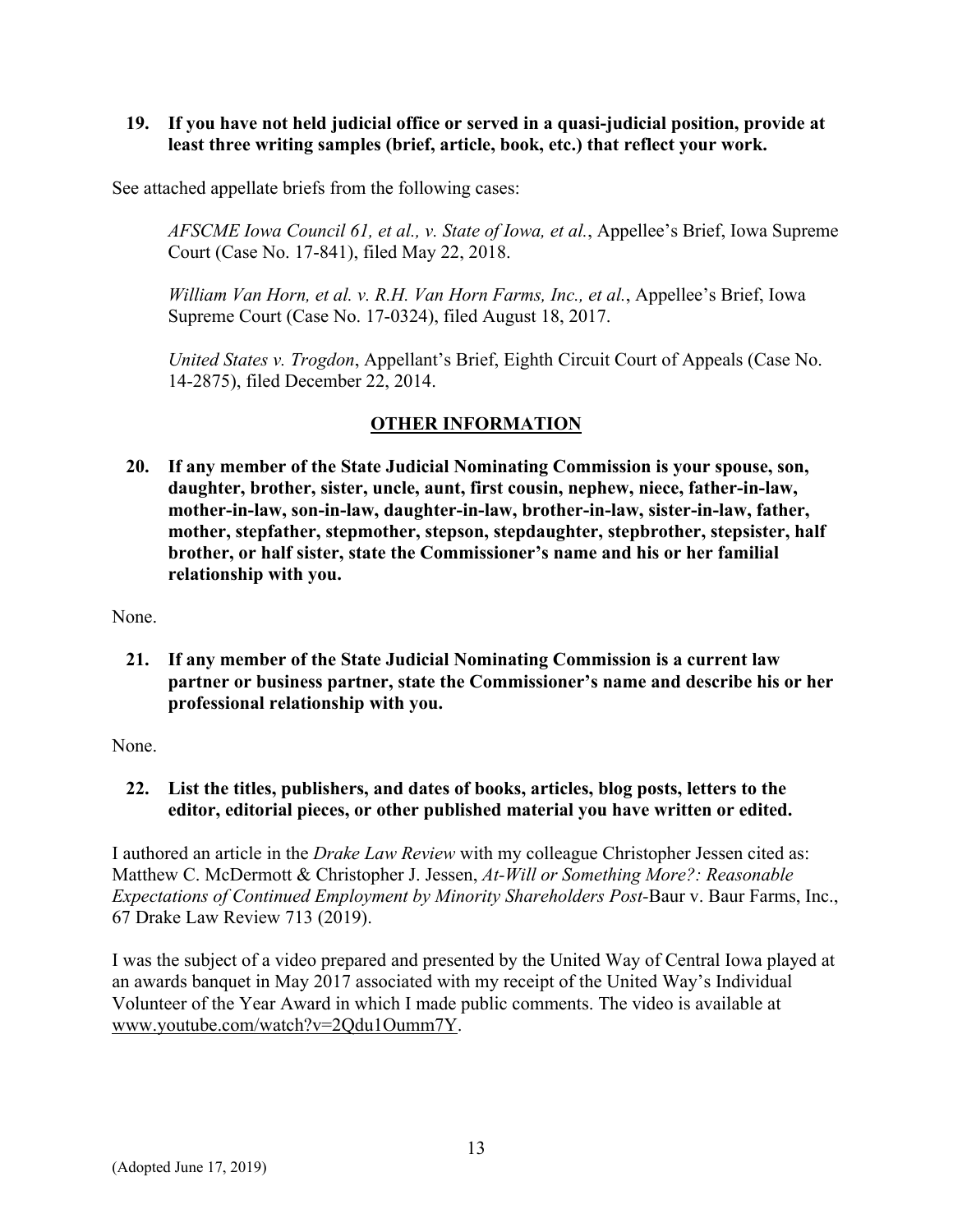I was invited and wrote a guest article in the *Carroll Daily Times Herald* newspaper relating to my personal experiences and reflections surrounding the Boston Marathon terrorist attack published May 17, 2013.

I was interviewed in a news article appearing in the *Carroll Daily Times Herald* newspaper relating to the Boston Marathon terrorist attack in which I made public comments. The article was titled, "3 fleet-footed Kuemper alums outrun fate," published April 16, 2013.

I was the subject of an article in the University of California, Berkeley School of Law's quarterly magazine *Transcript* (Vol. 45, No. 1) in which I made public comments about the practice of law in Iowa published in April 2013, available at www.law.berkeley.edu/files/Transcript\_spring\_2013\_web.pdf.

I was the subject of an interview in the *Des Moines Business Record* in which I made public comments about the practice of law in Iowa published August 2, 2013 titled "A Closer Look: Matthew McDermott" available at www.businessrecord.com/Content/Law---Government/Law--- Government/Article/A-Closer-Look--Matthew-McDermott/164/788/59375.

I edited and authored summaries of the Iowa Supreme Court's attorney disciplinary opinions appearing in *The Iowa Lawyer* magazine from approximately 2007 through 2012.

I authored semi-monthly articles appearing in *The Iowa Lawyer* magazine while serving as YLD President in 2008-09.

I was the subject of an article in *The Iowa Lawyer* magazine titled "Lawyer by Day, Big Brother by Night" (Vol. 65, No. 10) in which I made public comments published in October 2005 available at

http://205.209.45.153/iabar/IALawyer.nsf/13ccaa12737005fd87257eca006abf85/5b5c641bfdc10 a2987257ecb0018cd5b/\$FILE/Iowa%20Lawyer%20final.pdf.

**23. List all speeches, talks, or other public presentations that you have delivered for at least the last ten years, including the title of the presentation or a brief summary of the subject matter of the presentation, the group to whom the presentation was delivered, and the date of the presentation.** 

### Law-Related Presentations

Presenter (with Tara van Brederode), *Backstage Pass: Behind the Scenes of an Ethics Prosecution*, Iowa State Bar Association Annual Meeting, June 2019

Presenter, *A Mind is a Terrible Thing to Change: Effective Opening Statements*, Iowa State Bar Association webinar, December 2018

Panelist, *Ethics Panel*, Iowa State Bar Association Corporate Counsel & Trade Regulation Seminar, October 2018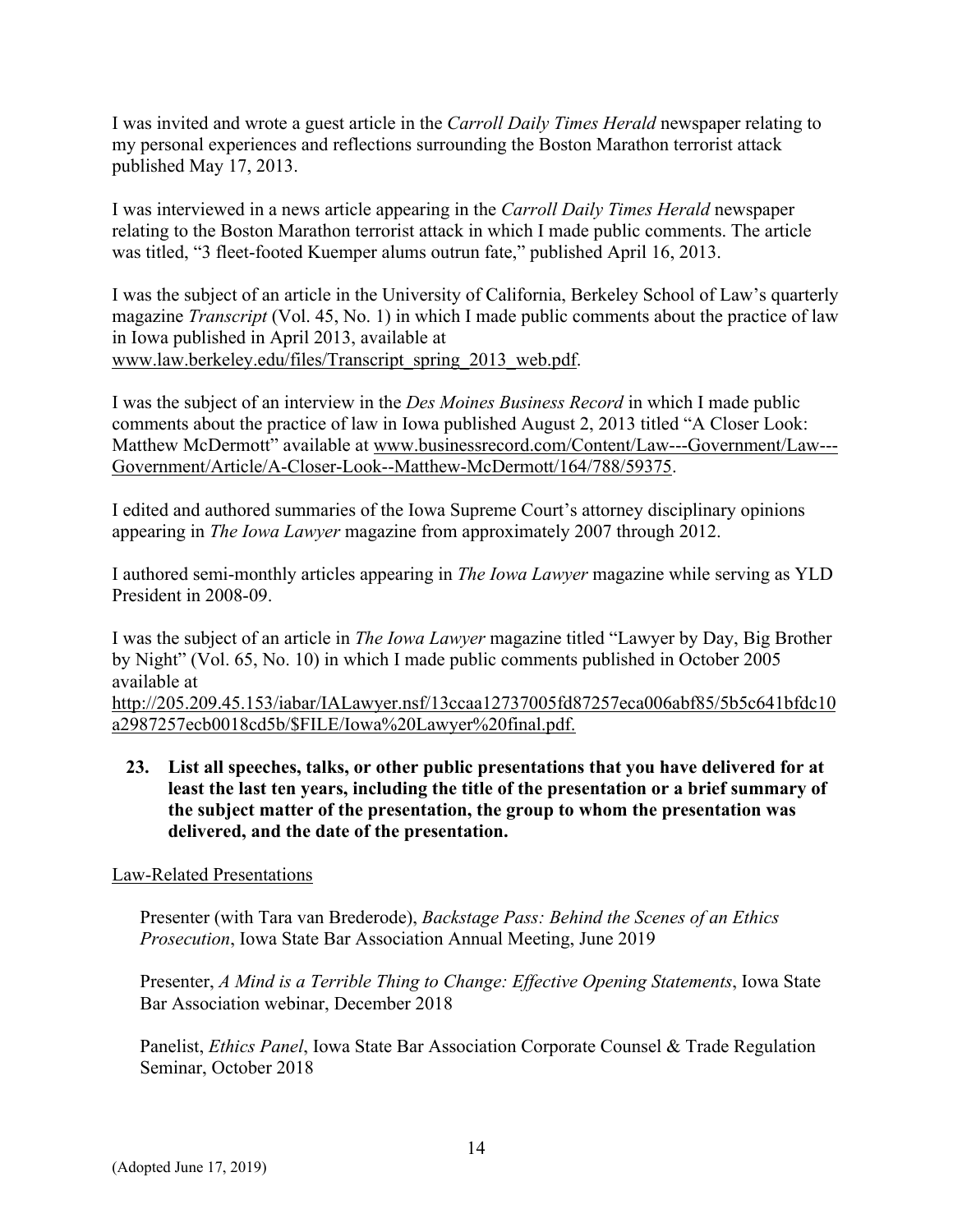Presenter, *Legal Ethics: Ten Tips to Avoid Trouble*, National Employment Lawyers Association (Iowa Chapter), January 2018

Presenter, *Legal Ethics: Ten Tips to Avoid Trouble*, Iowa State Bar Association webinar, December 2017

Presenter (with Stephen Locher), *Federal Practice*, Polk County Bar Association Fall CLE, November 2016

Presenter, *The Ethics Complaint Process*, Iowa State Bar Association webinar, December 2015

Presenter, *Understanding the Ethics Complaint Process*, Polk County Bar Association Fall CLE, November 2015

Panelist, *Ethics Panel*, Iowa State Bar Association Corporate Counsel & Trade Regulation Seminar, September 2015

Presenter, *Suing and Getting Sued: What to Expect and What to Do About It Now*, Iowa Bankers Association Leaders of Tomorrow, August 2015

Moderator, *Serving a Modern Public . . . The Advent of Online Access and Digital Information*, 2014 ISBA Bench-Bar Conference, May 2014

Presenter, *Ethics in Billing*, Polk County Bar Association Spring CLE, April 2014

Presenter, *Deciphering the U.S. Supreme Court's DoMA Decisions*, Belin McCormick Employment Law Seminar, September 2013

Presenter, *Ethics in Billing*, National Employment Lawyers Association (Iowa Chapter), December 2013

Presenter, *Contractual and Litigation Strategies in Dealing with Financially Troubled Companies*, Iowa Association of Corporate Counsel Seminar, November 2012

Presenter, *Effective Opening Statements*, Lincoln Inn of Court, April 2012

Presenter, *Understanding the Ethics Complaint Process in Iowa*, Iowa Association of Corporate Counsel Seminar, October 2011

Presenter, *Understanding the Ethics Complaint Process in Iowa*, Lincoln Inn of Court, December 2010

Presenter, *Understanding the Ethics Complaint Process in Iowa*, Iowa State Bar Association YLD Summer Seminar, July 2010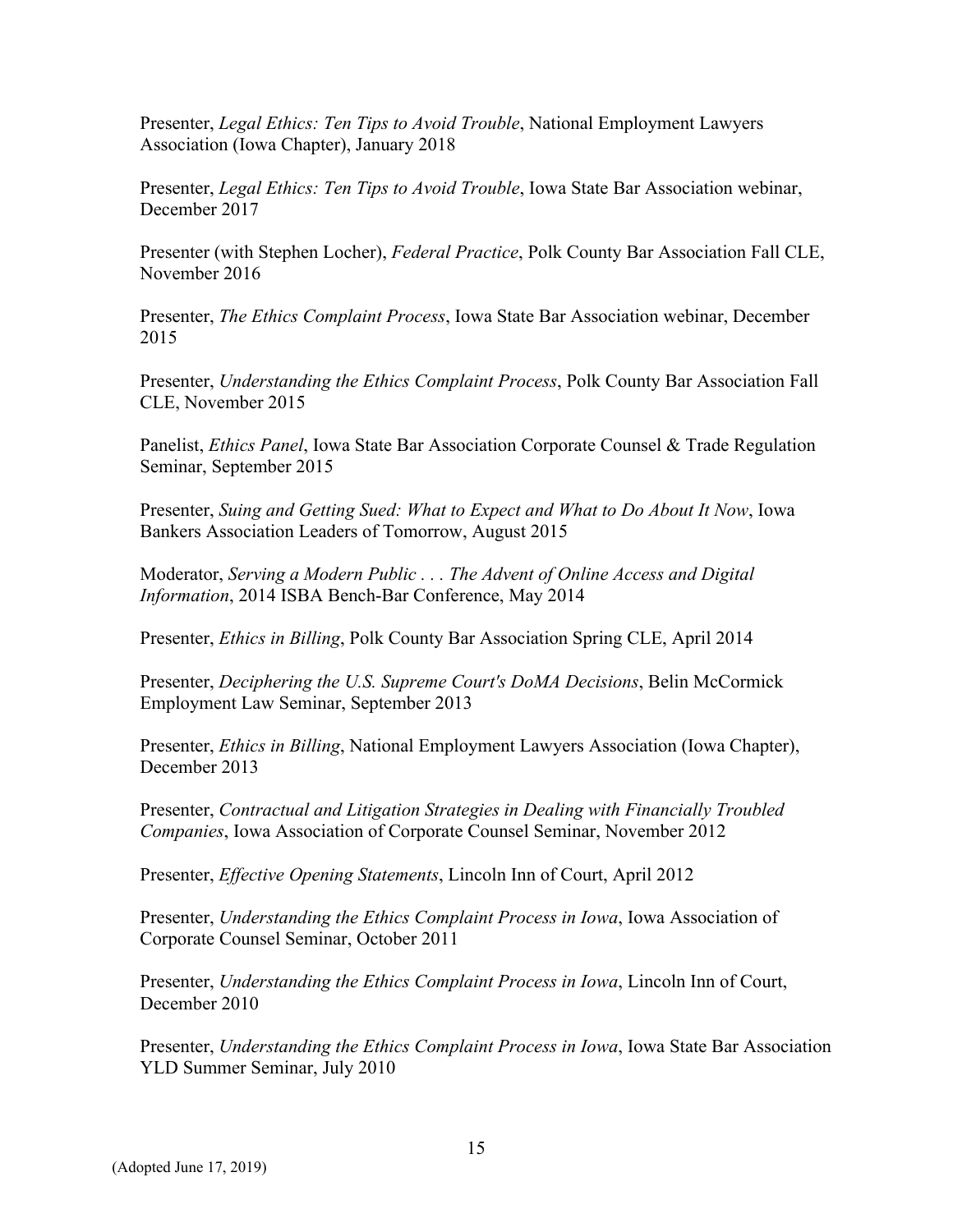Presenter, *Cross-Examinations*, Iowa State Bar Association "Bridge the Gap" CLE, May 2010

Presenter, *Understanding the Ethics Complaint Process in Iowa*, Polk County Bar Association General Practice CLE, November 2009

Presenter, *Understanding the Ethics Complaint Process in Iowa*, Iowa Association for Justice Annual Convention CLE, November 2009

Presenter (with Mark E. Weinhardt & Holly M. Logan), *The Criminal Trial from Start to Finish* (All-Day Seminar), National Business Institute Seminar, October 2009

Presenter, *Ethics: Avoiding the Danger Zones*, Iowa State Bar Association YLD Summer Seminar, July 2009

Presenter, *Legal Ethics*, Federal Public Defender Spring Seminar, May 2009

Presenter (with Mark E. Weinhardt & Holly M. Logan), *White Collar Crime*, Criminal Justice Act Federal Criminal Law Seminar, November 2008

Presenter, *Legal Ethics for Criminal Law Attorneys*, Iowa State Bar Association Criminal Law Section Seminar, May 2008

Presenter, *Judicial Ethics*, Iowa Judicial Branch Civil Law Seminar for Judges, April 2008

Presenter, *Legal Ethics*, Lorman Education Services Seminar, November 2007

Presenter, *Legal Ethics*, Iowa Defense Counsel Association Annual Meeting & Seminar, September 2007

Presenter, *Legal Ethics*, Lorman Education Services Seminar, August 2006

#### Political Remarks

Public remarks on behalf of Senator John McCain to caucus attendees at my precinct in Des Moines, Iowa, for the Iowa Caucuses held January 4, 2008. I served as Iowa legal counsel for Senator McCain's campaign and the remarks generally pertained to reasons why I was supporting Senator McCain at the caucus.

Introduced Governor Tim Pawlenty at a town hall meeting with voters held in Urbandale, Iowa, on July 7, 2011. I was Polk County Co-Chair for Governor Pawlenty's campaign and the remarks generally pertained to reasons why I intended to support Governor Pawlenty in the Iowa Caucuses.

Public remarks in support of Governor Jeb Bush to caucus attendees at my precinct in West Des Moines, Iowa, for the Iowa Caucuses held February 1, 2016. I was West Des Moines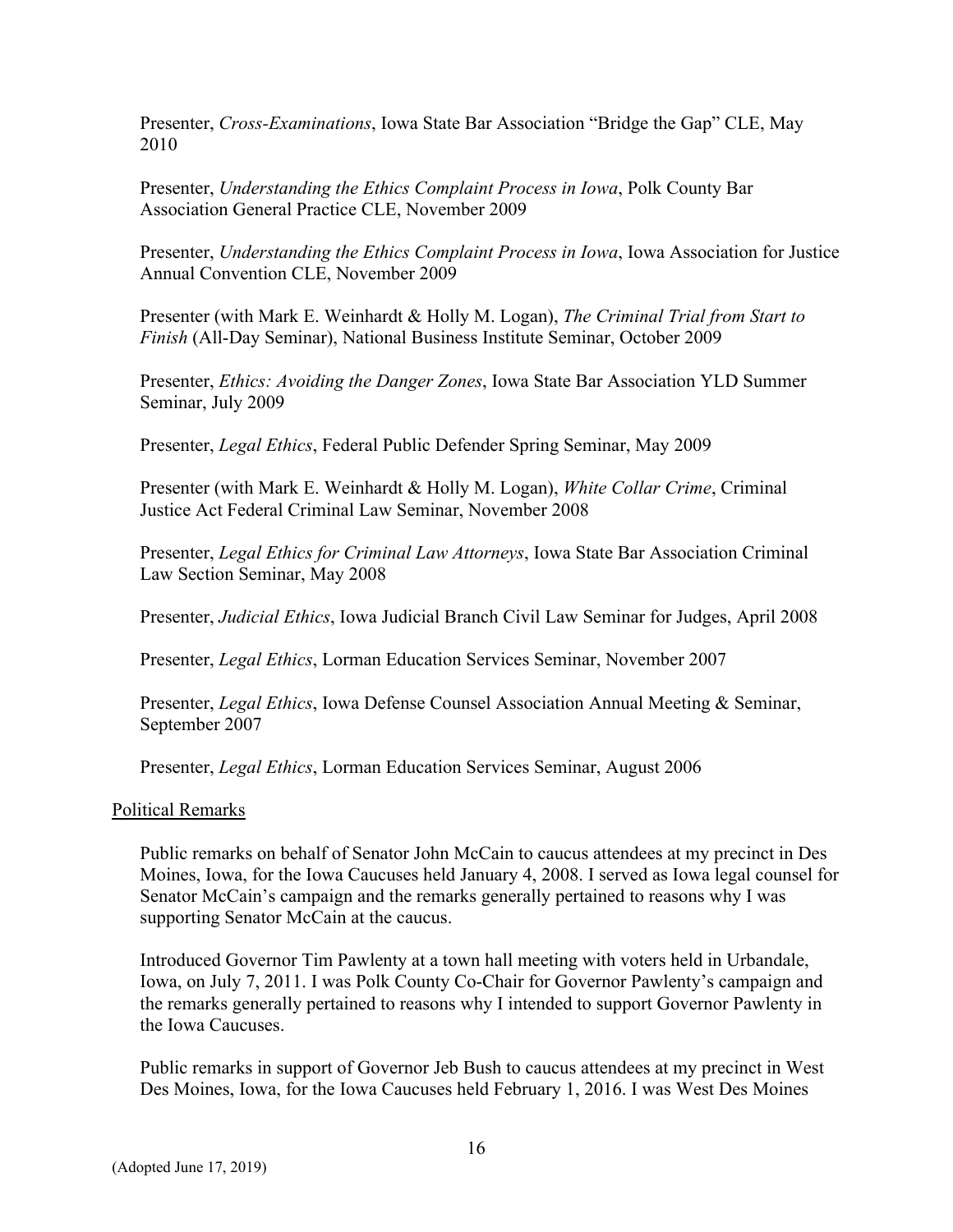Co-Chair for Governor Bush's campaign and the remarks generally pertained to reasons why I was supporting Governor Bush at the caucus.

In my various leadership roles with the Bull Moose Club, I spoke at events introducing speakers or discussing political topics.

### Civic Presentations/Remarks

In my various leadership roles with Iowa Legal Aid, I have spoken multiple times at the annual fundraiser Equal Justice After Hours about the organization and its work.

I presented to the Iowa Bankers Association "Leaders of Tomorrow" on community engagement and leadership on August 22, 2015.

I was invited to and made public remarks at the Kuemper Catholic Schools Foundation meeting in Carroll, Iowa on September 11, 2011.

I was invited to and made public remarks at the swearing-in ceremonies for new Iowa lawyers in April and September 2009.

I made public remarks to the Des Moines City Council in support of Central Iowa Shelter & Services' building of a new and expanded homeless shelter in late 2008/early 2009.

### **24. List all the social media applications (e.g., Facebook, Twitter, Snapchat, Instagram, LinkedIn) that you have used in the past five years and your account name or other identifying information (excluding passwords) for each account.**

Facebook: Matt McDermott (https://www.facebook.com/matt.mcdermott.1276)

Twitter: No current account. Previously had the handle "mcmcdermott" but account deactivated and now that handle appears to have been taken by someone else.

LinkedIn: Matthew McDermott (https://www.linkedin.com/in/matthew-mcdermott-04093633)

No other social media accounts.

My law firm maintains a website with information about me, but I have no social media account or blog associated with that webpage.

### **25. List any honors, prizes, awards or other forms of recognition which you have received (including any indication of academic distinction in college or law school) other than those mentioned in answers to the foregoing questions.**

*The Best Lawyers in America.* Recognized as 2020 "Lawyer of the Year" in Bet-the-Company Litigation. Recognized as 2015 "Lawyer of the Year" in Litigation–Banking & Finance.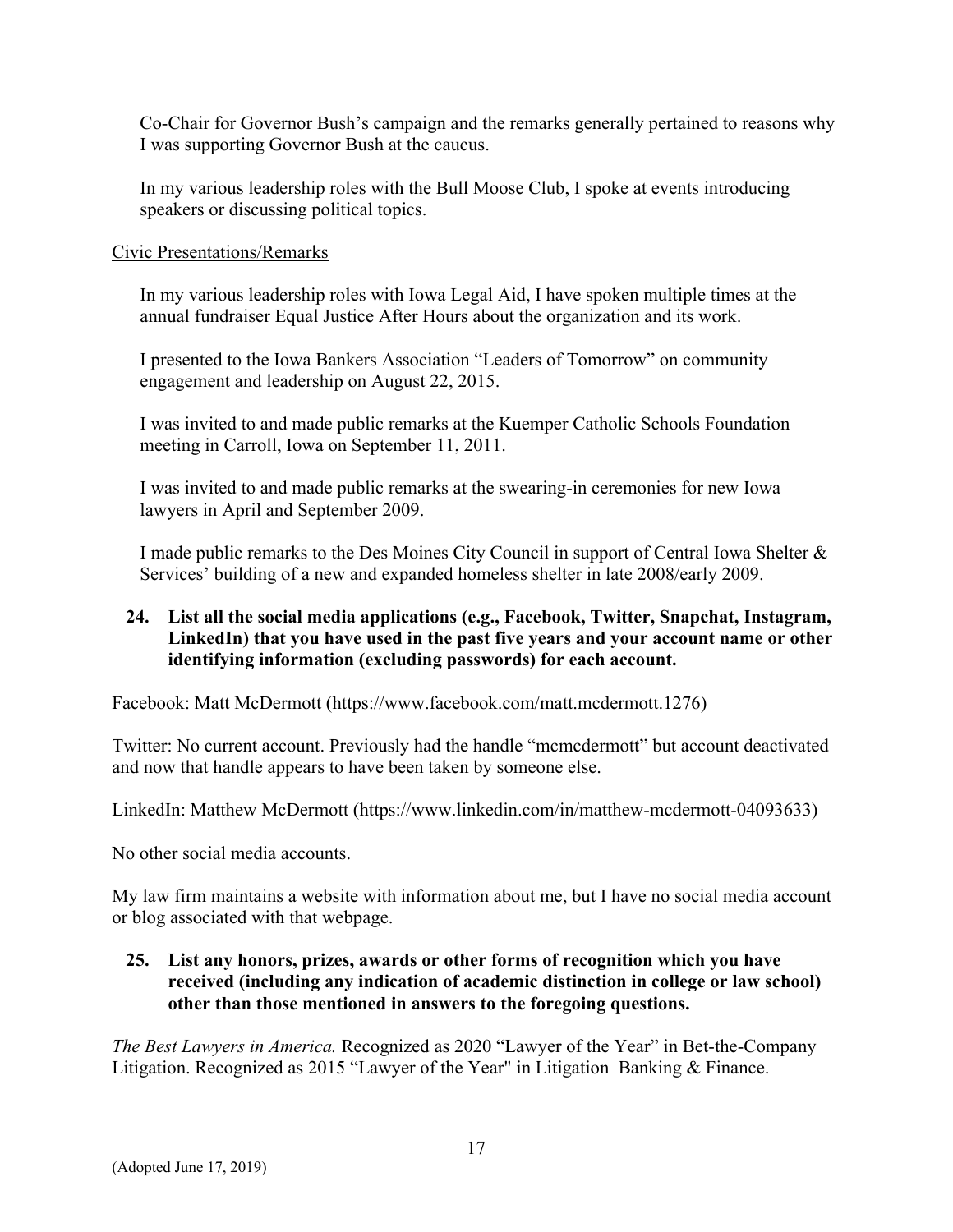Recognized in four litigation categories: Bet-the-Company Litigation; Commercial Litigation; Banking & Finance Litigation; and Bankruptcy Litigation.

*Chambers and Partners USA.* Recognized as Leading Lawyer in Litigation—General and Commercial, 2012–present.

*Great Plains Super Lawyers.* Recognized in Business Litigation, 2013–present.

*United Way of Central Iowa,* Recipient, Individual Volunteer of the Year Award, 2017.

*Iowa State Bar Association,* Recipient, YLD Award of Merit (highest honor bestowed by YLD), 2013.

*Polk County Bar Association,* Outstanding Volunteer Award, 2009.

### **26. Provide the names and telephone numbers of at least five people who would be able to comment on your qualifications to serve in judicial office. Briefly state the nature of your relationship with each person.**

Mark McCormick, Des Moines, IA (Attorney/Shareholder, Belin McCormick) 515-283-4615 Mr. McCormick is a colleague and mentor with whom I have worked on many cases, including trials and appeals, from the beginning of my career to the present.

Kelsey J. Knowles, Waukee, IA (Attorney/Shareholder, Belin McCormick) 515-283-4631 Ms. Knowles is a longtime colleague and collaborator on litigation matters, including appeals, and we have also worked closely on law firm management and leadership issues.

John C. Werden, Carroll, IA (Carroll County Attorney) 712-792-3424 Mr. Werden has known me since high school when he coached my mock trial team. In my years as a practicing attorney, Mr. Werden has served as opposing counsel on multiple matters.

Cynthia C. Moser, Sioux City, IA (Attorney, Heidman Law Firm) 712-222-4150 Ms. Moser and I have worked closely for many years on bar and non-profit matters, including service at the same time in leadership roles with Iowa State Bar Association and Iowa Legal Aid.

William Even, Dallas Center, IA (CEO, National Pork Board) 515-223-2600 Mr. Even is a client with whom I have worked closely on multiple matters in his role leading the National Pork Board and its members.

# **27. Explain why you are seeking this judicial position.**

I am drawn to the critical public service role our Supreme Court fulfills in ensuring the fair and efficient delivery of justice to all. I believe I have a diverse collection of experiences and abilities that will enable me to be a productive contributor on the Court, and I believe my contributions on the Court can be of service to the public.